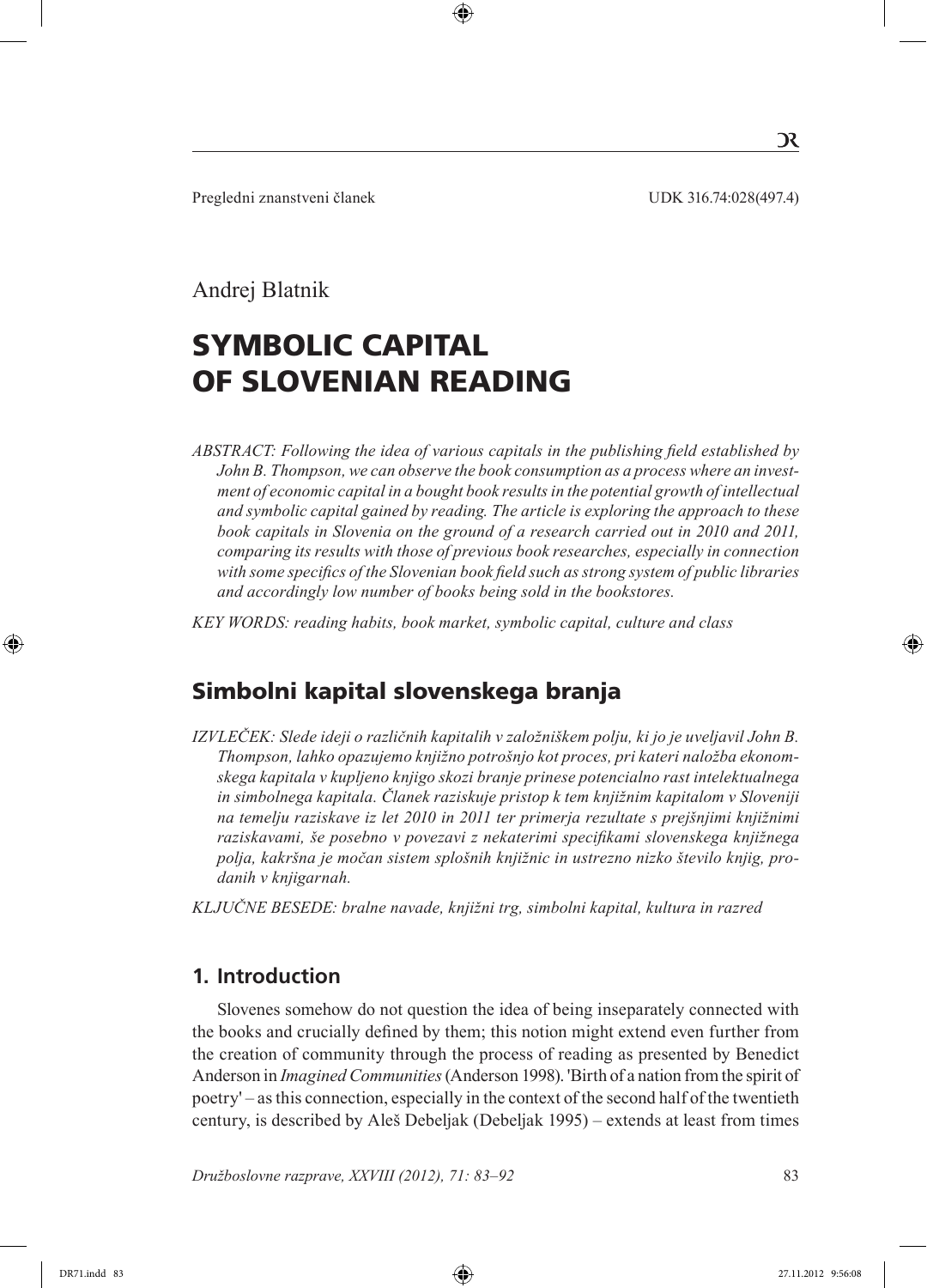of the first Slovenian 'writer of a kind' Primož Trubar, through the introduction which Josip Stritar wrote in 1866 for the second edition of *Poems* by the greatest Slovenian poet France Prešeren, to the Volume 57 of Nova revija, a dissident cultural magazine which published 'contributions for the Slovenian national program' in 1987 and thus made the notion of the independant Slovenian state public. However, it should not be forgotten that books have changed from a medium for the elites into a medium for the masses only after the introduction of appropriate technology (i.e. the invention of rotary printing press) and after the establishment of adequate social conditions, in particular a sufficient level of literacy, which was in the Slovenian environment enhanced by the introduction of compulsory education at the time of Maria Theresa.

Raymond Williams notes that books were not a media for the majority of people until the  $20<sup>th</sup>$  century (Williams 1983: 70); nevertheless, in the recent years, we can read more and more journalistic debate as well as scientific contributions on the topic of the end of the so-called 'Gutenberg galaxy' crucially marked by the books (Anderson 2006; Darnton 2009; Epstein 2001; Gomez 2008; Schiffrin 2000; Striphas 2009) and on the effect of changes in reading paradigm caused by the transition from paper to digital media (Carr 2010; Jacobs 2011). In this context, it seems worthwhile to compare the results of different researches of Slovenian reading habits and to reconsider whether the books in Slovenia nowadays still have so powerful role as we tend to believe, especially in the context of the three capitals which were (in the framework of research of books and culture) established and analysed by Pierre Bourdieu and, on Bourdieu's track, by John B. Thompson: in the context of *economic*, *intellectual* and *symbolic* capital. The basic assumption is that the role of these capitals in the reading field has shifted, and that the books have lost quite a bit of their symbolic capital.

## **2. Slovenian Book Research**

Particularly helpful in evaluating the change of the symbolic capital of Slovenian reading was the data contributed by the empirical research *Culture and Class* conducted by the Ljubljana Faculty of Social Sciences (the project leader was Dr. Breda Luthar). This research took part between Dec 1, 2010, and February 15, 2011, in the towns of Ljubljana and Maribor, i.e. the two biggest cities in Slovenia. The base for questionnaire was chosen on the ground of SRS sample and the target was 1080 respondents who reached the age of majority and were permanently residing in one of these two cities. The target was at least 400 responses in each of the cities, and the research got 820 successful responses altogether, thus reaching the 45% response after deducting the ineligible. One of the tasks of the research was to analyse how culture reflects the (in the Slovenian case) emerging class society – Slovenia started changing from (theoretically) egalitarian society into a typical class society after gaining independence in 1991. *Culture and Class* research was analysing many aspects of culture in connection with class by addressing the respondents with 129 questions or statements and seven of these were aimed at book consumption – most of them will be represented later on. It needs to be noted that systematic surveys of Slovenian book market and reading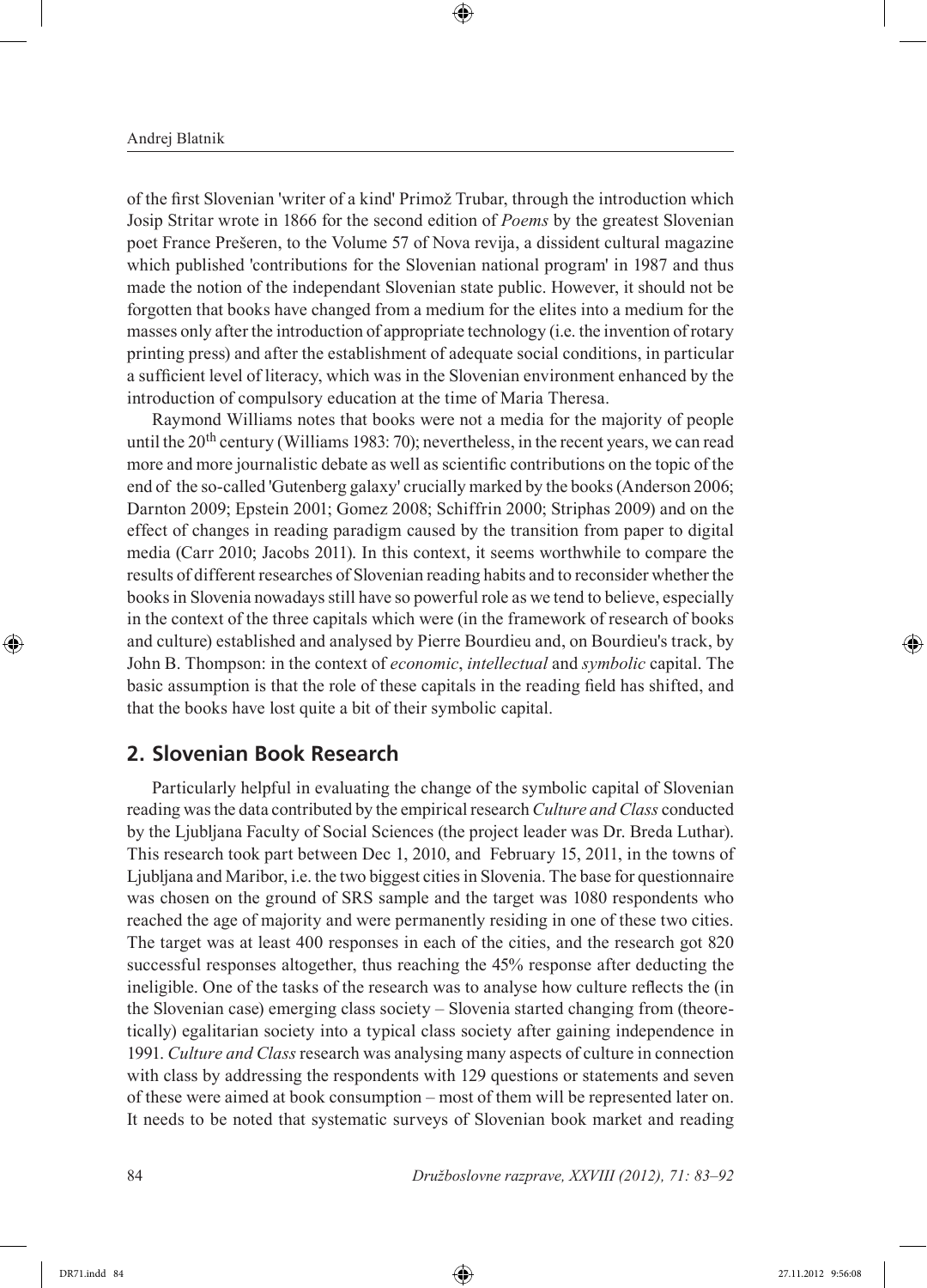habits have stopped in the last years. In recent decades, however, an ongoing research *Book and Reader* was taking place*,* started in 1973 by Gregor Kocijan. The first survey interviewed 1.312 subscribers of the national television, in this time called RTV Ljubljana. In the following research in year 1979, Kocijan was joined by Martin Žnideršič, and they were again interviewing broadcasting subscribers, this time on a sample of 1.455 respondents. The third survey in 1984 was included in the *Slovenian Public Opinion* survey and included 2.435 respondents. The last comprehensive survey was *Book and Reader IV,* conducted in 1998 in 1.084 households; in this particular case, multistage sampling ensured representative (if reduced) sample. Results of all the researches have been published. (Kocijan 1974; Kocijan and Žnideršič 1980; Kocijan et al. 1985; Žnideršič et al. 1999)

Hope expressed by the research team in the introduction to the published results of 1998 research »that the *Book and Reader* will become a permanent survey every five years and that it will be possible to illuminate some more specific questions with specified smaller researches in the meantime« (Žnideršič et al. 1999: 9) did not materialize. It seems this is due to the lack of interest of potential fund giving organisations, especially those who have established a partnership between public and private sector in the previous researches. The research has been funded from the beginning by the so-called Cultural Community of Slovenia, the predecessor of the Ministry of Culture, and in the second run, public sector was joined by the beginnings of the private sector: part of the financing came from the publishing part of the Chamber of Commerce and Industry of Slovenia which was (and still is) representing the 'market' part of the book production. Slovenian Book Agency, in operation since January 1, 2009, took over the tasks of caring for the books in public interest from the Ministry of Culture (and the Ministry from the Cultural Community of Slovenia), but the tasks stated on its website *(http://www.jakrs.si/o\_agenciji/)* do not include research and analysis of the Slovenian book market. The Slovenian Book Agency did indeed contract a few 'smaller researches', if we preserve the language of the introduction to *Book and Reader IV,* about the 'detailed and pressing issues' such as the public lending right system, but it seems that the Slovenian cultural policy is currently more worried about the maintenance of the subsidy system in order to support or perhaps even preserve Slovenian quality books than about the analysis of the Slovenian book market. Privatization of the book sector in 1991 caused many structural changes (see Blatnik et al. 2005; Breznik et al. 2003; Kovač 1999; Rugelj 2010) and brought new problems which might be among the reasons that the Slovenian book sector has not yet begun seriously investing in extensive research, ranging above the partial and specific interest.

#### **3. Various Book Capitals**

Based on the concept of social fields defined by Pierre Bourdieu, five types of capital engaged in contemporary publishing are explored by one of the world's leading theorists of the publishing field John B. Thompson in his comprehensive books *Books and the Digital Age: The Transformation of Academic and Higher Education Publi-*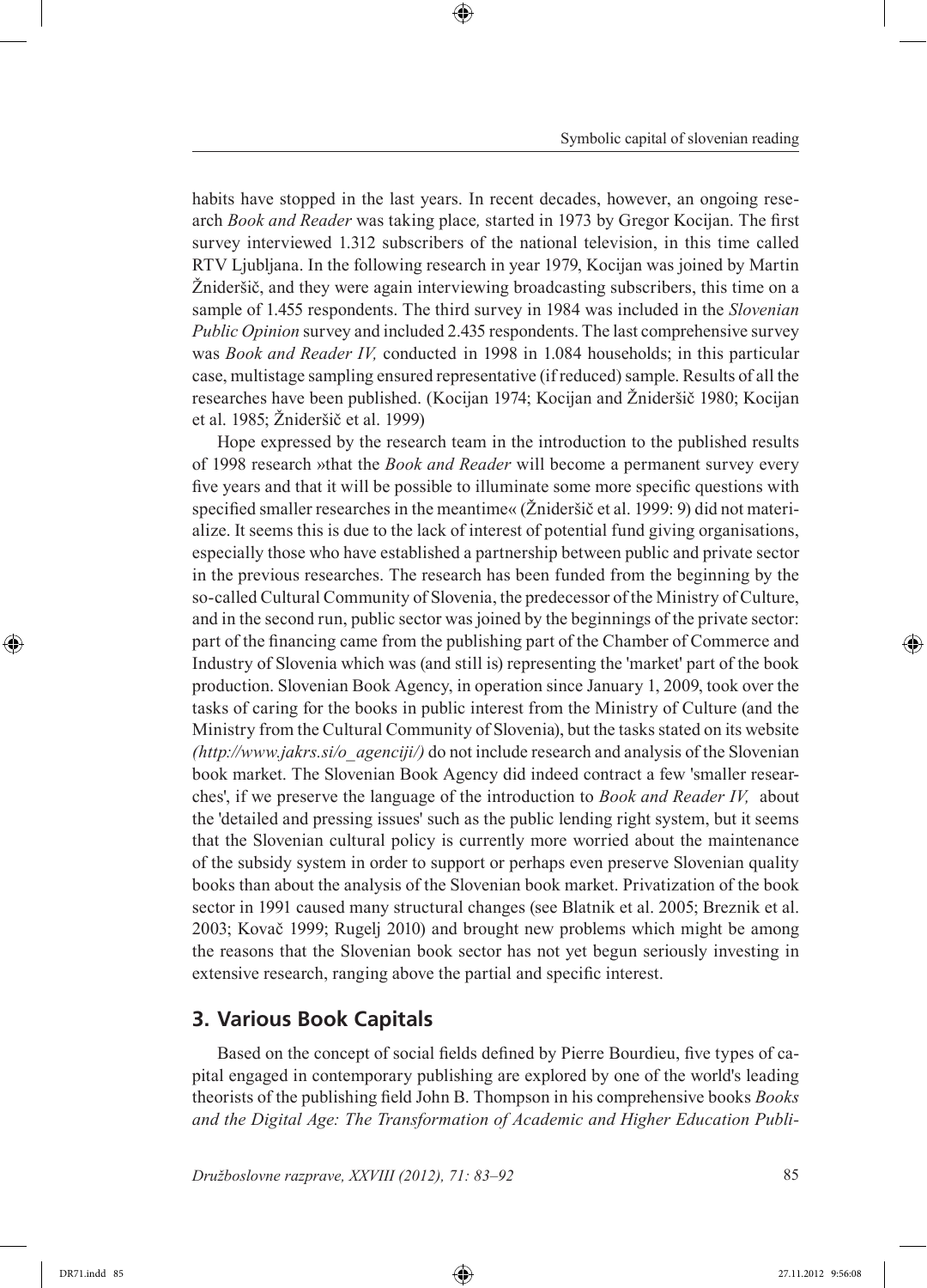*shing in Britain and United States* (2005) and *Merchants of Culture: The Publishing Business in the Twenty-First Century* (2010): economic, human, social, intellectual and symbolic. Economic capital is, of course, consistent of the funds needed by publishers for their work, human is represented by the people working in or for publishing houses and their accumulated knowledge, skills and expertise, social by the networks of contacts that an individual or organization has built over time, intellectual represents the rights that a publishers owns or controls and is able to exploit through publications and selling of subsidiary rights, and symbolic capital consists of accumulated reputation and recognition enjoyed by the publisher. Social capital was added by Thompson in the later book, noting how »it became clear that this form of capital, important in all publishing fields, is particularly important in trade publishing, where networking is vital«. (Thompson 2010: 5)

Thompson says that the first four of capitals are self-explanatory and easy to understand components of the publishing field; however, the inclusion of symbolic capital that creates brands needs more explanation. Publishers are, again following Bourdieu's theory, *cultural intermediaries*, and symbolic capital in the publishing field is not only gained by reputation of publishers but also by reputation of other participants in the publishing field, in particular, of course, authors who themselves are becoming *brand names* with various amounts of symbolic capital accredited to their name. Particularly important for the publishing industry are the economic and the symbolic capitals, and their relationship in the context of individual publishers is not necessarily proportionate: publisher with a lot of reputation can operate with modest financial results and vice versa. Publishers operate in two markets simultaneously, the *content market* and the *buyers market* – they buy content from authors and sell books to customers. The books therefore enable capital flow – we may assume that customers give their own economic capital (i.e. money) to publishers in exchange for a particular book in order to receive reimbursement in the form of the potential intellectual and symbolic capital which is brought to them by the book. They are therefore not buying the form, the *object* of the book *–* if this was the case, one book could be easily replaced by another, as analysed by the studies of cultural industry by Theodor Adorno and Max Horkheimer – they are buying book for its *content.* The *content* is what allows them to get in touch with the intellectual and symbolic capital of any particular book, and with the intellectual and symbolic capital of the book field in general – but to reach these capitals, they need to (in principle) invest their economic capital into the *object* of the book.

The dual nature of books, represented by their acting as 'standard' market goods, an act personified in their form which is bought and sold, but also as particular 'cultural' goods because of their specific content which is transferring knowledge, culture etc., is built into the base of book culture in all cultures; in smaller cultures, more connected with specific forms of cultural expression (for example the language), even more so (Anderson 1983). Therefore, book studies always need to be interdisciplinary, including methods of studies of literature, economy, sociology and bibliography. In recent years, a number of analysts stress how the importance of the two beforementioned capitals in the modern publishing industry is becoming less and less equal: the economic ca-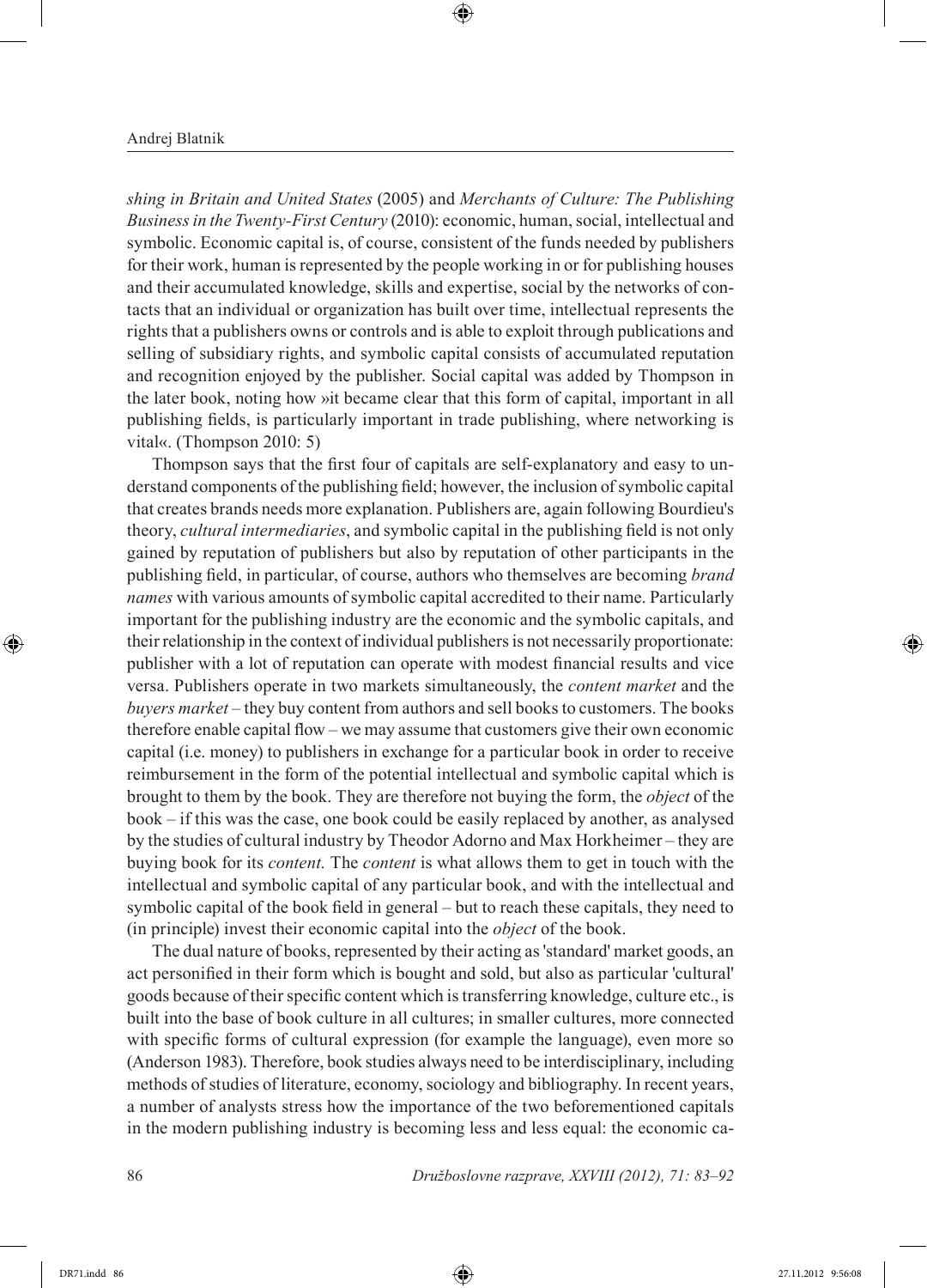pital is increasingly prevailing over the symbolic. Perhaps most notable analysis was given by the longtime director of Pantheon publishing house and later on founder of the nonprofit publishing house The New Press André Schiffrin in his book *The Book Business.* »For much of the twentieth century, trade publishing as a whole was seen as a break-even operation.  $/m / \ln x$  Thus, the new approach – deciding only to publish only those books that can be counted on for an immediate profit – automatically eliminates a vast number of important works from catalogs.« (Schiffrin 2000: 104)

This is the ground for some questions posed by the research *Culture and Class;*  these were derived from the thesis that the symbolic capital of reading is changing, and we were trying to explore how this change is related to the changes of economic capital, since these two capitals are not completely directly related in Slovenian society. Unlike many commodities which must be paid for to be consumed, the books in Slovenia are in principle accessible to everyone. This is possible thanks to the network of well-stocked and efficient public libraries which offer the vast majority of books that are published in Slovenia immediately after publication, free of charge.

#### **4. Readers and Buyers**

The results of the beforementioned *Book and Reader* researches, compared with the *Culture and Class* research, show the popular thesis of 'less and less reading' proven wrong: the non-readers (people who did not read a single book in a year) represented 48% of respondents in 1973, 34% in 1979, again 48% in 1984, and 39% in 1998, but only 14,5% in 2011. Similar increase of the book presence in lives of the respondents was shown by the percentage of the non-buyers (people who did not buy a single book in a year): 50% of respondents in 1973, 39% in 1979, 41% in 1984, and 48% in 1998, but only 21% in 2011. (We can, however, subscribe a part of this increase to the fact that the first four researches were aimed at representatives of Slovenian population in general, while the last one was taking place only in the urban areas of Ljubljana and Maribor, where, we might suspect, there are more readers than the average.)

*Book and Reader IV* research in 1998 concluded that in comparison of the then available data, the Slovenian buying of the books (note that we are talking about buying or not buying, not about the quantity of purchased books!) varies somewhat comparable to the international level – in the U.S., Germany, Italy, France and Poland, the percentage of buyers is similar, significantly bigger only in Great Britain, where 80% of adults purchased at least one book in a year. At the same time, the researchers interpreted that the reduction in the percentage of buyers by 7% in comparison between 1984 and 1998 was due to the degraded material situation of a large part of the Slovenian population (caused by the shift from one kind of society to another, we might add), and concluded that in the near future, as favorable results as in 1979 (61% of respondents were book buyers) will not be achieved. (Žnideršič et al. 1999: 60-61) Judging by the outcome of the research *Culture and Class,* where the question »*Would you buy a book that was recommended by a friend if it costs 20 €?«* was answered by 'I do not buy books' by only 20,6% of respondents, such a view might be considered slightly too pessimistic,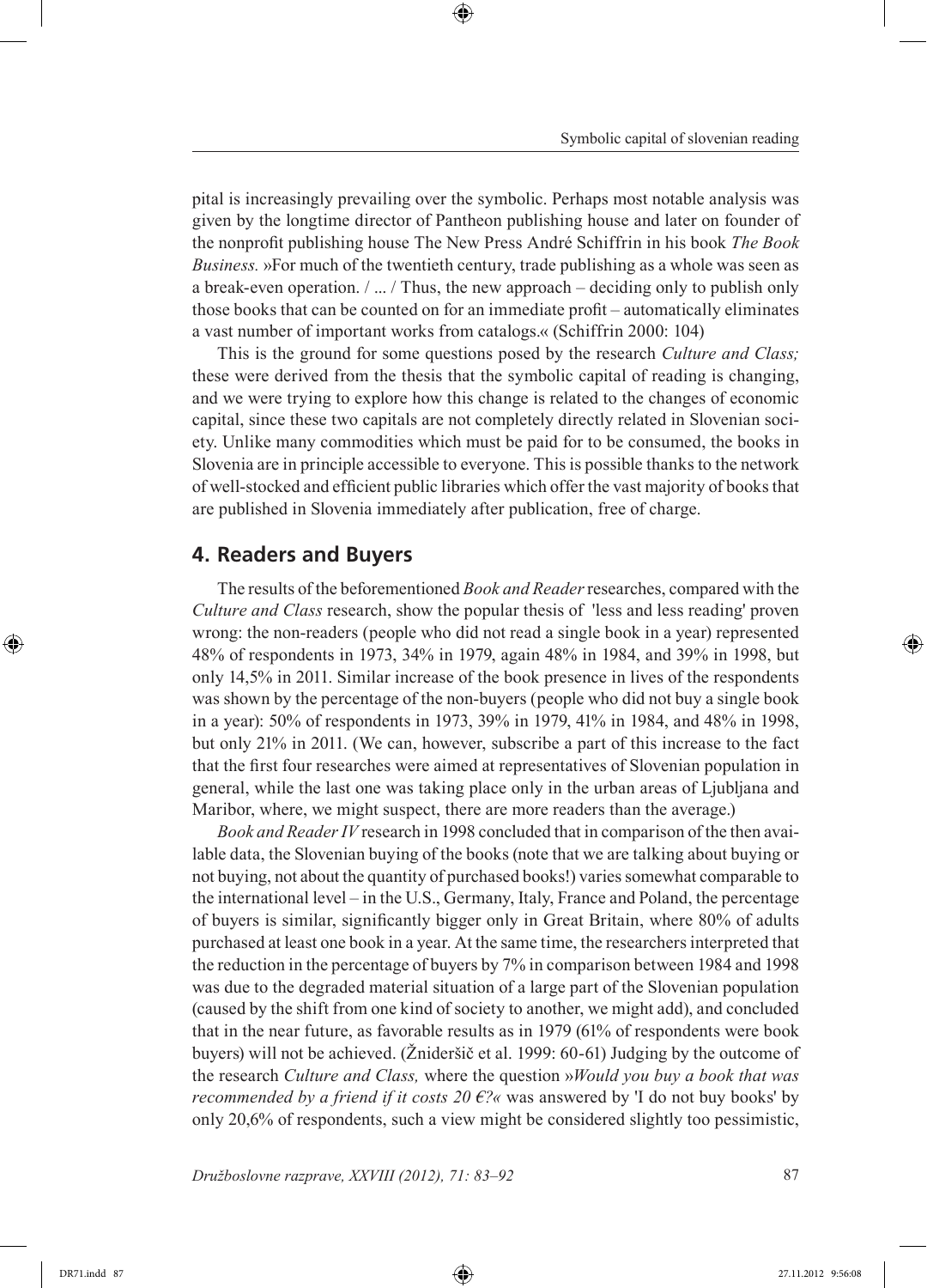though, of course, we need to keep in mind that this was only the expression of *intention* and not of an *actual purchase* of such a book.

Uroš Grilc, while researching the book market in Slovenia, noted a gradual increase in average price of subsidized book (Blatnik et al. 2007: 11-52). In 2003, subsidized books were cheaper than non-susidized, but in 2004, they became more expensive, which, we may assume, also affected the growth of library acquisitions of non-subsidized books which is a phenomenon of the last few years. In another text, Grilc indicates the average price of books in 2009 was  $20.03 \in (B$ latnik and Kovač, eds. 2011: 23-33), which is the figure taken as a starting point for the survey question in the *Culture and Class* research: *»Would you buy a book that was recommended by a friend if it costs 20 €?«* (Most surveys quote 'personal recommendation' as the key motivation for buying a specific book.)

Before we analyse answers to this question, it seems worth mentioning the previous 'open' question: *»What is in your opinion a reasonable price for a novel?«* (Again starting from the usual answer to the question of what kind of books people are buying for 'their pleasure': namely novels.) Reasonable price for a novel is expectedly increasing in relation to the increasing income and education level and is slighty higher among males who were willing to pay an average of 17.73  $\epsilon$  and the females a little less, 17.46 €. The respondents were willing to pay 18.66 € in Ljubljana and 16.55 € in Maribor, which is approximately equally distant from the average and probably witnesses the microeconomic situation in the two cities.

The figure expectantly rises with the position within class. It is interesting, however, that, according to the thesis of book being a constitutive element of the Slovenian nation, the respondents who declared themselves belonging to Slovenian nationality were willing to contribute 17.47  $\epsilon$  on average for the novel, whereas those declaring themselves being nationally non-Slovenian were willing to contribute significantly more, 18.61  $\epsilon$ , which is also above the amount that the average middle class respondent was willing to contribute. It needs to be noted that the declared non-Slovenians amounted to 112 respondents, i.e. roughly 14% of all respondents, and therefore this answer cannot be considered a random deviation. It appears that the investment in symbolic capital brought by a book is worth more to a respondent of non-Slovenian ethnicity, which is perfectly in line with Benedict Anderson's thesis. Incidentally, this fact helps to explain why the most sold Slovenian fiction book in independent post-1991 Slovenia is the multicultural *bildungsroman* by Goran Vojnović entitled *Čefurji raus!* (*čefurji* being a pejorative name for immigrants from the rest of former Yugoslavia, especially Bosnia) – if we can paraphrase Fran Levstik, the author of the first Slovenian literary manifesto, according to which 'Slovenian should see himself in a Slovenian novel as he sees his reflection in the mirror' the new *not-quite-Slovenian* sees himself as a 'reflection in the mirror' in this particular novel.

This information is complementary to the answer to the question *»Would you buy a book that was recommended by a friend if it costs 20 €?«* Here, 32.6% of respondents of non-Slovenian ethnicity, compared with 18.7% of respondents of Slovenian ethnicity, chose the response 'I do not buy books'. Their decision for the higher price of the novel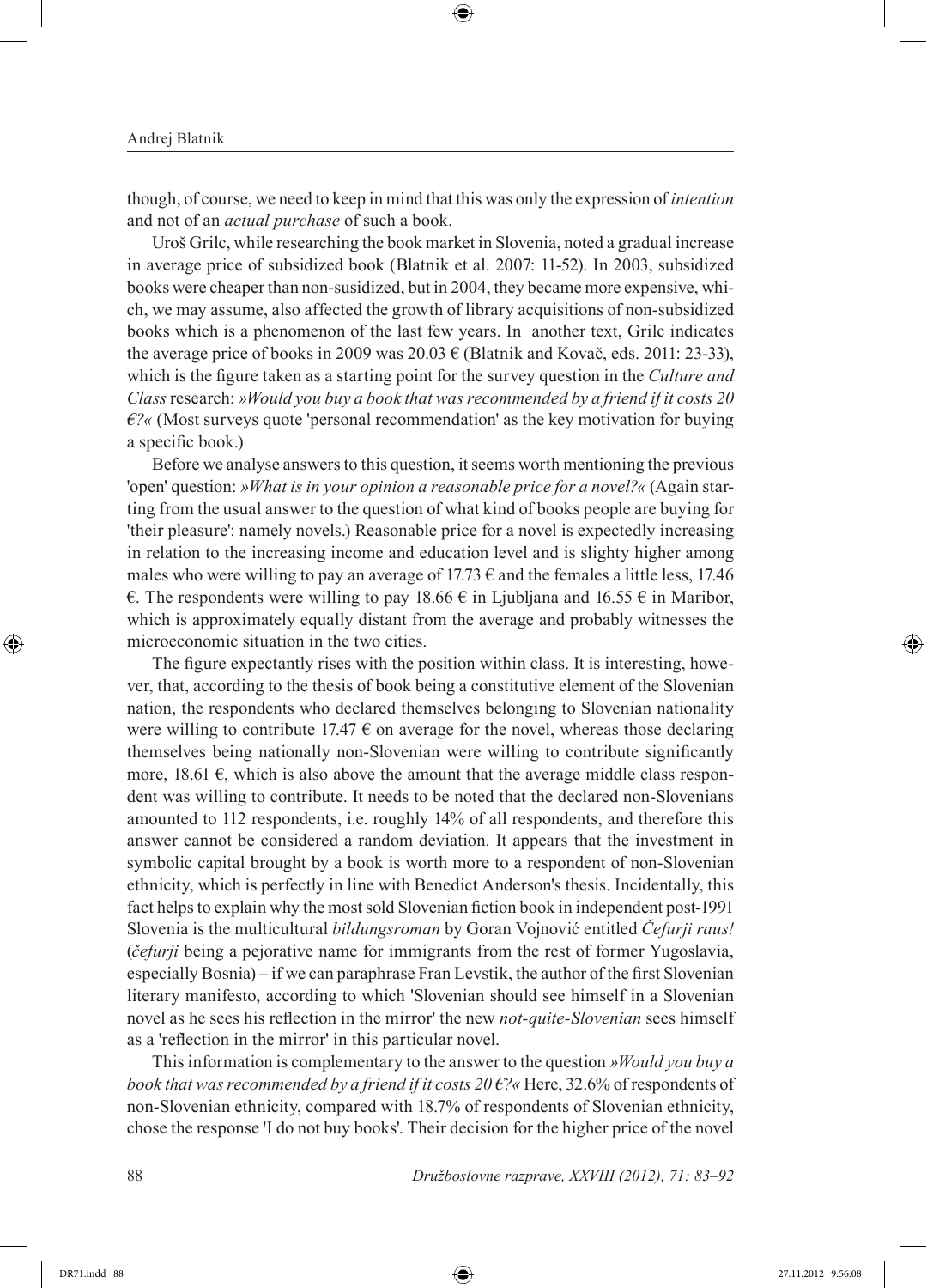is thus mainly reflecting their respect and recognition of symbolic capital represented by the book, rather than the decision to really invest their own economic capital. (We have already mentioned that in the whole, this response was chosen by 20.6% of respondents.) The answer 'yes, I'd buy it' was chosen by 27.9% of respondents of Slovenian nationality and 26.4% of respondents of non-Slovenian nationality. Willingness to pay this price increases according to the rise of education and class position and is again (by 3.3 percentage points) higher in Ljubljana than in Maribor. More interesting, however, is the fact that such a price is accepted by 59,9% of respondents with income between 1000 and 1999  $\epsilon$  and only by 46% of respondents with income of more than 2000  $\epsilon$ . In these groups, the percentage difference between those who identified themselves as 'I do not buy books' is negligible (6.1 and 6.9%), also the difference in relation to answers 'I would have bought if I had the feeling that I desperately need it', but the difference in the answer to 'I'd buy it if I could not get in the library' was significantly bigger: it was chosen by 18.2% of those with income above 2000  $\epsilon$ , and by only 4.9% of those with income between 1000 and 1999  $\epsilon$ . Ratio in the selection of the response 'no, because it is too expensive' was 4.3% vs. 1.7% – *higher ratio by those with higher income!*

This at first sight very surprising answer requires some extra thought. Zdravko Duša in the text entitled *Three Revolutions of The Book* speaks of the marketing campaign which accompanied the launch of an elite series of translated novels *XX. stoletje* (*XX. Century*): »The assumption was: OK, the new emerging class [*nouveau riches*] has no real interest in the book, but it means to them a thing of a certain value and will therefore be bought.« (Blatnik et al. 2005: 37-47) The assumption has proven to be wrong and the series has not sold significantly better as other books of the same type: the members of the emerging new class gained already so much confidence because of their wealth that they did not feel the need for such additional confirmation, for, in Bourdieu's term, the *cultural bluff.*

Answers to the quoted survey question suggest an additional interpretation: the new owners believe that the book is too expensive to buy. Its value is therefore not scored as high as it is by not-so-wealthy classes, which is clearly shown by the answer to the question »*How many books did you read in the last year for your pleasure?«*  Those with incomes between 1000 and 1999  $\epsilon$  read 13.45 books pro year on average, and those with higher income 6.95, which is the lowest response among all categories! The new rich (it needs to be mentioned that, due to the previous 'egalitarian society', almost everyone rich is 'new rich' in Slovenia) seem to be aware though that admitting the non-reading (inherent in the decision for the answer 'I do not buy books' or, to a lesser extent, 'books are too expensive') is not (yet?) socially acceptable answer, so they are trying to correct their approach into the more socially expected: 'I'd buy it if I could not get in the library'. They are not recognizing the economic or intellectual capital of the books, but are still aware of their symbolic capital, alas on a symbolic level only. Bad news for the Slovenian publishing industry – and probably also for the members of the new rich class and their intellectual growth.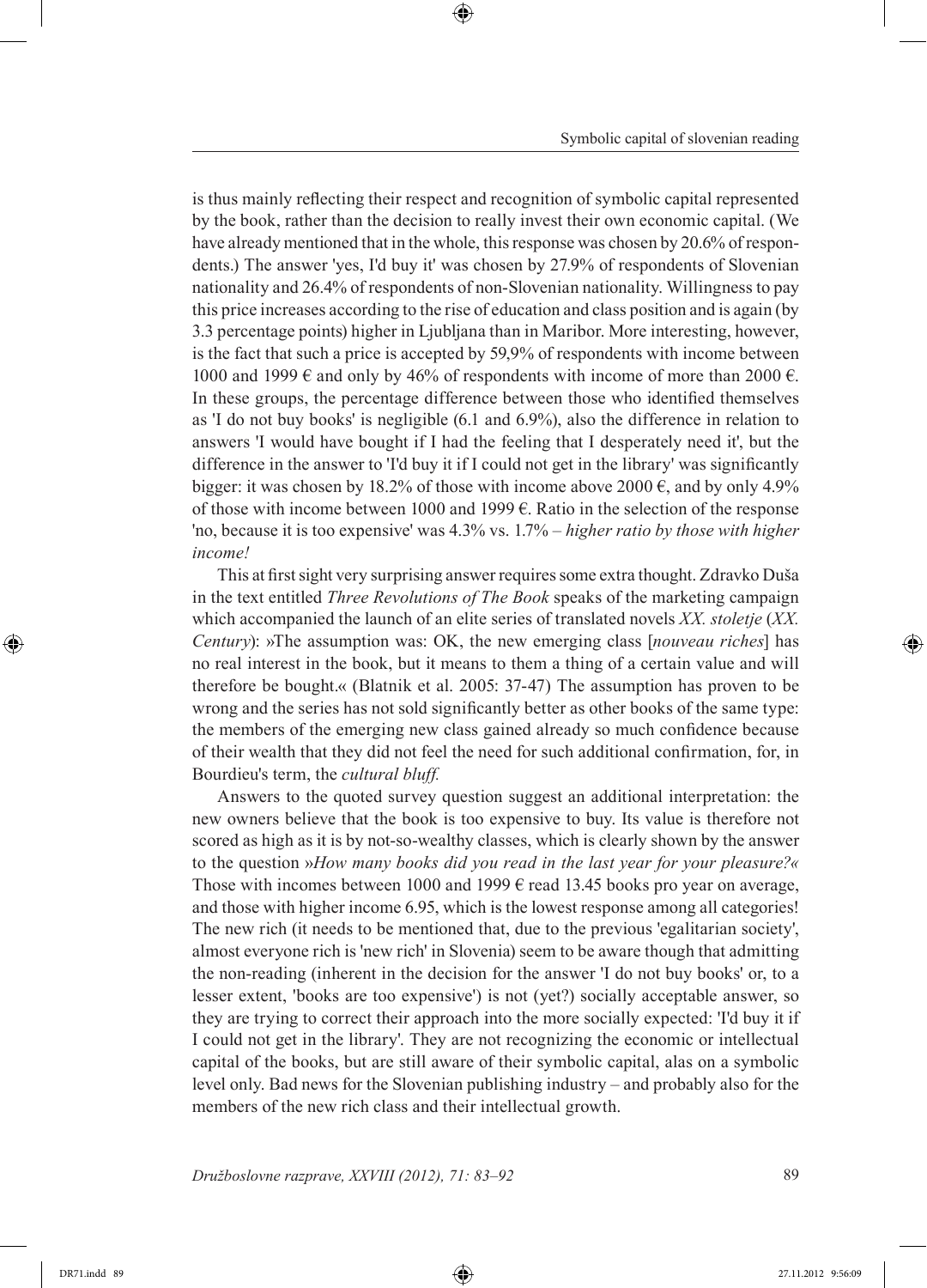## **5. Conclusion: Decline of the Symbolic Capital**

Reading experience is in common knowledge closely linked to education: level of education is increasing with reading habits and vice versa, and this interconnection is confirmed practically in all serious studies of reading habits. The research *Culture and Class*, however, recorded an instructive response to the statement *»In the past, reading books was more important than it is today«:* in the range from 'strongly disagree' to 'completely agree with it' the share of responses is constantly growing: 'disagree' (3.7 %), 'do not agree' (8.7%), 'neither-nor' (12%), 'agree' (35%), 'totally agree' (35.8%). The small difference between the last two figures might also be interpreted as a desire to avoid socially less acceptable answer. More than 70% of respondends are therefore expressing their belief that reading books was in the past more important than it is today, which is certainly an indicator of the present state of the symbolic capital of books.

We could try an optimistic interpretation and risk explanation that the respondends decided to make a judgement on vanishing importance of reading books in conjunction with rising importance of the new literacies such as digital literacy (see Knobel and Lankshear, ed. 2007), even make a more optimistic attempt to see some good prospects for the future in such a judgement, since the new literacies include a 'new ethos', namely the increased importance of readers in the reading process: in new literacies, the reader is more active in the act of reading as in conventional literacy (ibid: 9). However, we can quickly undermine our optimism by taking into account the percentage of responses to the claim *»If you do not read, you can not be successful in the society«:* 'disagree' (14.1%), 'do not agree' (26%), 'neither-nor' (25.7%), 'agree' (24.5%), 'totally agree' (8.4%), which tend to represent rather low presence of belief that reading brings important social, symbolic, intellectual or economic capital. (Younger respondents are more committed to this claim, so we may assume the response is at least partly formed by some kind of personal experience!) We shall also mention the responses to the claim *»Books are a great way of spending free time«*: 'disagree' (1.4%), 'do not agree' (8.5%), 'neither-nor' (15.2%) , 'agree' (37.3%), 'totally agree' (37.1%). The book is therefore still an excellent thing in contemporary Slovenian public opinion, but a thing for leisure, and not a means of increasing the social, intellectual and symbolic, let alone economic capital.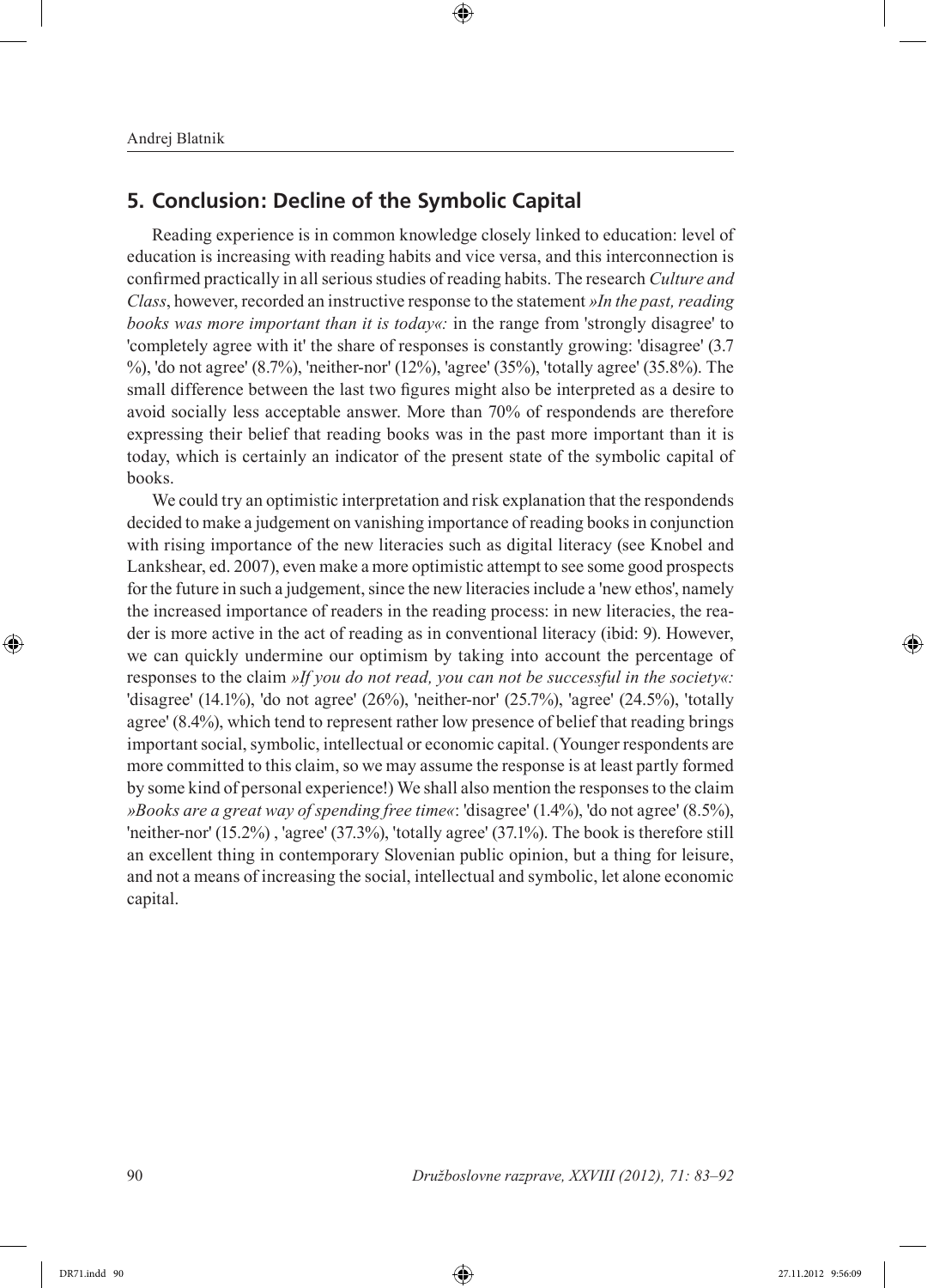### **Primary source**

Summary of the research »Kultura in razred«, FDV-IDV, 2011.

# **References**

- Anderson, Benedict (1983). Imagined Communities: Reflections on the Origin and Spread of Nationalism. London: Verso.
- Anderson, Chris (2006). The Long Tail: Why the Future of Business Is Selling Less of More. New York: Hyperion.
- Blatnik, Andrej, et al. (2005). Zgubljeno v prodaji : slovenska knjiga med državo in trgom v tretjem tisočletju : [sedem pogledov na prihodnost slovenske knjige]. Ljubljana: UMco.
- Blatnik, Andrej, et al. (2007). Slovenska knjiga včeraj in jutri : osem pogledov na pomen domače knjige. Ljubljana: UMco.
- Blatnik, Andrej, Kovač, Miha, ed. (2011). Knjiga kot nosilka razvoja človeštva : [zbornik kongresa] / Svetovni vrh knjige 2011. Ljubljana : Cankarjev dom, kulturni in kongresni center.
- Bourdieu, Pierre (1984). Distinction. London: Routledge.
- Breznik, Maja, et al. (2003). Bralne kulture v novih razmerah slovenske založniške produkcije. Ljubljana: Mirovni inštitut.
- Breznik, Maja, et al. (2005). Knjižna kultura. Ljubljana: UMco.
- Carr, Nicholas (2010). The Shallows: What the Internet Is Doing to Our Brains. New York: W. W. Norton.
- Darnton, Robert (2009). The Case for Books: Past, Present, and Future. New York: NY Public Affairs.
- Debeljak, Aleš (1995). Rojstvo naroda iz duha pesmi. *Jezik in slovstvo* 40/8.
- Epstein, Jason (2001). Book Business: Publishing, Past, Present and Future*.* New York: W.W. Norton.
- Grilc, Uroš (2011). Travme slovenskega knjižnega trga. Pogledi, February 9, 2011.
- Gomez, Jeff (2008). Print is Dead : Books in Our Digital Age. New York: Palgrave Macmillan.
- Jacobs, Alan (2011). The Pleasure of Reading in an Age of Distraction. Oxford: Oxford University Press.
- Kocijan, Gregor (1974). Knjiga in bralec. Ljubljana: Delavska enotnost.
- Kocijan, Gregor, Žnideršič, Martin (1980). Knjiga in bralec II*.* Ljubljana: Raziskovalni center za samoupravljanje pri RS ZSS.
- Kocijan, Gregor, et al. (1985). Knjiga in bralec III*.* Ljubljana: Kulturna skupnost Slovenije.
- Knobel, Michele, Lankshear, Colin, ed. (2007). A New Literacies Sampler. New York: Peter Lang Publishing.
- Rugelj, Samo (2010). Za vsako besedo cekin? : slovensko knjižno založništvo med državo in trgom. Ljubljana : Cankarjeva založba.
- Schiffrin, André (2000). The Business of Books: How the International Conglomerates Took Over Publishing and Changed the Way We Read. London: Verso.
- Schiffrin, André (2010). Words and Money. London: Verso.
- Striphas, Ted (2009). The Late Age of Print : Everyday Book Culture from Consumerism to Control. New York: Columbia University Press.